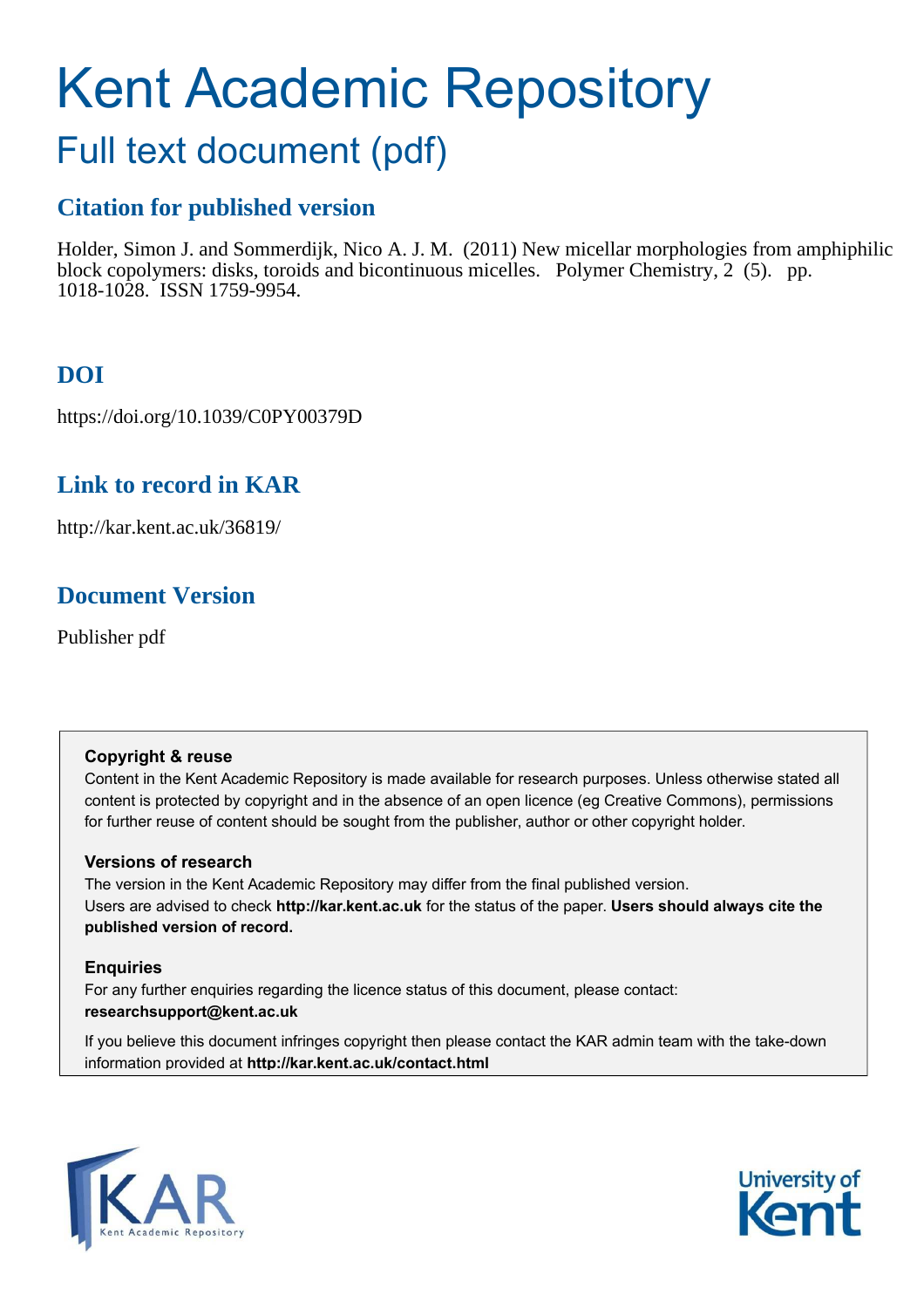# **Chemistry**

Cite this: Polym. Chem., 2011, 2, 1018



### New micellar morphologies from amphiphilic block copolymers: disks, toroids and bicontinuous micelles

Simon J. Holder<sup>\*a</sup> and Nico A. J. M. Sommerdijk<sup>\*b</sup>

Received 19th November 2010, Accepted 22nd December 2010 DOI: 10.1039/c0py00379d

Amphiphilic AB and ABA block copolymers have been demonstrated to form a variety of selfassembled aggregate structures in dilute solutions where the solvent preferentially solvates one of the blocks. The most common structures formed by these amphiphilic macromolecules are spherical micelles, cylindrical micelles and vesicles (polymersomes). Interest into the characterisation and controlled formation of block copolymer aggregates has been spurred on by their potential as surfactants, nano- to micro-sized carriers for active compounds, for the controlled release of encapsulated compounds and for inorganic materials templating, amongst numerous other proposed applications. Research in the past decade has focussed not only on manipulating the properties of aggregates through control of both the chemistry of the constituent polymer blocks but also the external and internal morphology of the aggregates. This review article will present an overview of recent approaches to controlling the self-assembly of amphiphilic block copolymers with a view to obtaining novel micellar morphologies. Whilst the article touches upon multi-compartment micelles particular focus is placed upon control of the overall shape of micelles; *i.e.* those systems that expand the range of accessible morphologies beyond 'simple' spherical and cylindrical micelles namely disklike, toroidal and bicontinuous micelles.

*bLaboratory of Materials and Interface Chemistry and Soft Matter Cryo-TEM Research Unit, Eindhoven University of Technology, PO Box 513, 5600 MB Eindhoven, The Netherlands. E-mail: N.Sommerdijk@tue.nl; Tel: +31 40 247 5870*

### 1. Introduction

Amphiphilic AB and ABA block copolymers have been demonstrated to form a variety of self-assembled aggregate structures in dilute solutions where the solvent preferentially solvates one of the



Simon J: Holder

*Dr Simon J. Holder is Senior Lecturer in Organic Chemistry in the Functional Materials Group at the School of Physical Sciences at the University of Kent. In 1994 he completed his PhD at the University of Hull in the field of Polymer and Organic Chemistry. After postdoctoral work on silicon-containing polymers, supramolecular chemistry and polymer selfassembly he moved to the University of Kent in 1999. His research focuses on the synthesis and applications of block*

*copolymers and silicon-containing polymers and the self-assembly of amphiphilic block copolymers.*



Nico A: J: M: Sommerdijk

*Dr Nico A. J. M. Sommerdijk is associate professor in Materials and Interface Chemistry in the department of Chemical Engineering and Chemistry at the Eindhoven University of Technology. In 1995 he completed his PhD at the University of Nijmegen in the field of Organic and Supramolecular Chemistry. After postdoctoral work on inorganic materials and polymer self-assembly he moved to Eindhoven University of Technology in 1999 to work on Biomimetic Materials Chem-*

*istry. His research focuses on the use of cryoTEM in the study of (macro)molecular assemblies and their use as templates in biomimetic mineralization studies.*

*<sup>a</sup>Functional Materials Group, School of Physical Sciences, University of Kent, Canterbury, Kent, CT2 7NH, UK. E-mail: S.J.Holder@kent.ac. uk; Tel: +44 (0)-1227-823547*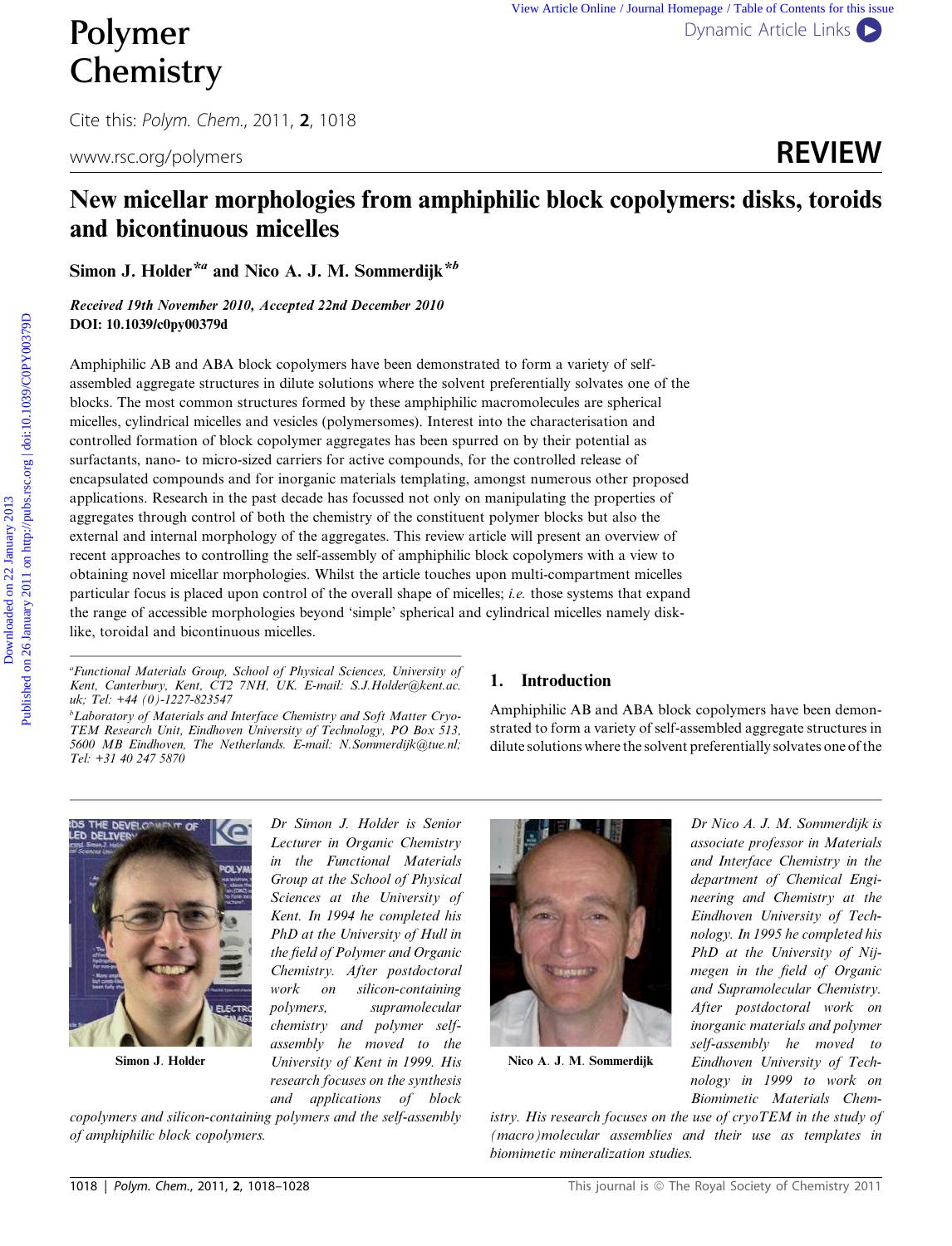blocks.<sup>1</sup> The most common structures formed by these amphiphilic macromolecules are spherical micelles, cylindrical micelles and vesicles (polymersomes). $2-12$  The morphology of the aggregate depends upon the relative volume ratio of the different blocks and upon the packing parameter (*p*), where

$$
p = \frac{v}{al} \tag{1}
$$

and  $v =$  hydrophobic volume,  $a =$  interfacial area at the hydrophobe-hydrophile/water interface and  $l =$  the chain length normal to the surface per molecule (Fig.  $1$ ).<sup>13,14</sup> This concept has been successfully used to predict and explain the formation of spherical micelles ( $p \approx 1/3$ ), cylindrical micelles ( $p \approx \frac{1}{2}$ ) and vesicles ( $p \approx 1$ ) dependent upon copolymer volume fractions. The majority of such block copolymers possess hydrophobic blocks of which the glass transition temperatures  $(T_g)$  are lower than the ambient temperature of self-assembly so that in principle the aggregates exist in a dynamic equilibrium with individual solvated macromolecules. Consequently the aggregate structures can rearrange, optimizing their organization to approach their thermodynamic equilibrium structure.<sup>15</sup> The most widely used and studied commercially available examples of 'soft' amphiphilic block copolymers are the Pluronics consisting of poly(ethylene oxide) (PEO) and poly(propylene oxide) (PPO) blocks.16,17 Block copolymers possessing hydrophobic blocks such as poly(methyl methacrylate) and polystyrene, whose  $T_g$ s are substantially higher than the ambient temperature, $8-10$  can be induced to form aggregates in aqueous dispersions by the slow addition of water to a solution in a watermiscible organic solvent, followed by removal of the solvent. Such block copolymers form spherical and cylindrical micelles with 'glassy' cores and vesicles with glassy wall interiors. Typical

arrangements of aggregates formed are illustrated in Fig. 1 with specific examples of micelles, cylindrical micelles and vesicles formed by poly(1,2-butadiene-*block-*ethylene oxide) (PB-*b*-PEO) and polystyrene-*block*-poly(acrylic acid) (PS-b-PAA).<sup>9,18</sup> The former block copolymer polybutadiene component has a  $T_g$  of -12 °C and thus forms 'soft' aggregates (Fig. 1A–C), whereas the latter polystyrene component has a  $T_g$  of  $\sim$ 95 °C and thus forms 'glassy' aggregates (Fig. 1D–F). It needs to be emphasised that in most cases the arrangement of copolymer chains in the aggregates are the same (Fig. 1) despite the possible difference in their equilibrium natures.<sup>19</sup>

Interest into the characterisation and controlled formation of block copolymer aggregates has been spurred on by their potential as surfactants, nano- to micro-sized carriers for active compounds *e.g.* pharmaceuticals, for the controlled release of encapsulated compounds (again largely pharmaceuticals and biologically active compounds) and for inorganic materials templating, amongst numerous other proposed applications.<sup>20,21</sup> The demands of all of these applications have meant that research in the past decade has focussed not only on manipulating the properties of aggregates through control of both the chemistry of the constituent polymer blocks but also the external and internal morphology of the aggregates. Control of chemistry of copolymers whereby a range of monomers can be utilised in the construction of new copolymers has expanded enormously in the past two decades through dramatic advances in controlled radical polymerisations and to a lesser extent through advances in living ionic polymerisations. Readers are directed to the cited reviews for further information on these topics.22–30

More recently increasing emphasis has been placed on controlling the external and internal morphologies of aggregates. This review article will present an overview of recent approaches

Soluble block (Molecular Mass M.) Polymer membrane  $(\frac{1}{2} < p \le 1)$ Self-assembly In solution Polymer cylindrical micelle **Insoluble block** (Molecular Mass M.)  $(\frac{1}{3} < p \leq \frac{1}{2})$ С Polymer spherical micelle  $(p \leq \frac{1}{3})$ 

Fig. 1 (Left) Schematic illustrating organisation of block copolymers in spherical and cylindrical micelles and vesicles. (Right) (A–C), cryoTEM micrographs of PB-*b*-PEO aggregates; (D–F), TEM micrographs of PS-*b*-PAA aggregates. (A and D) show vesicles, (B and E) show cylindrical micelles and (C and E) show spherical micelles. Scale bars (A to C) = 100 nm. Reproduced with permission from ref. 8,18 and 19  $\odot$ 2008 Elsevier; 2003 American Association for the Advancement of Science; 1996 American Chemical Society.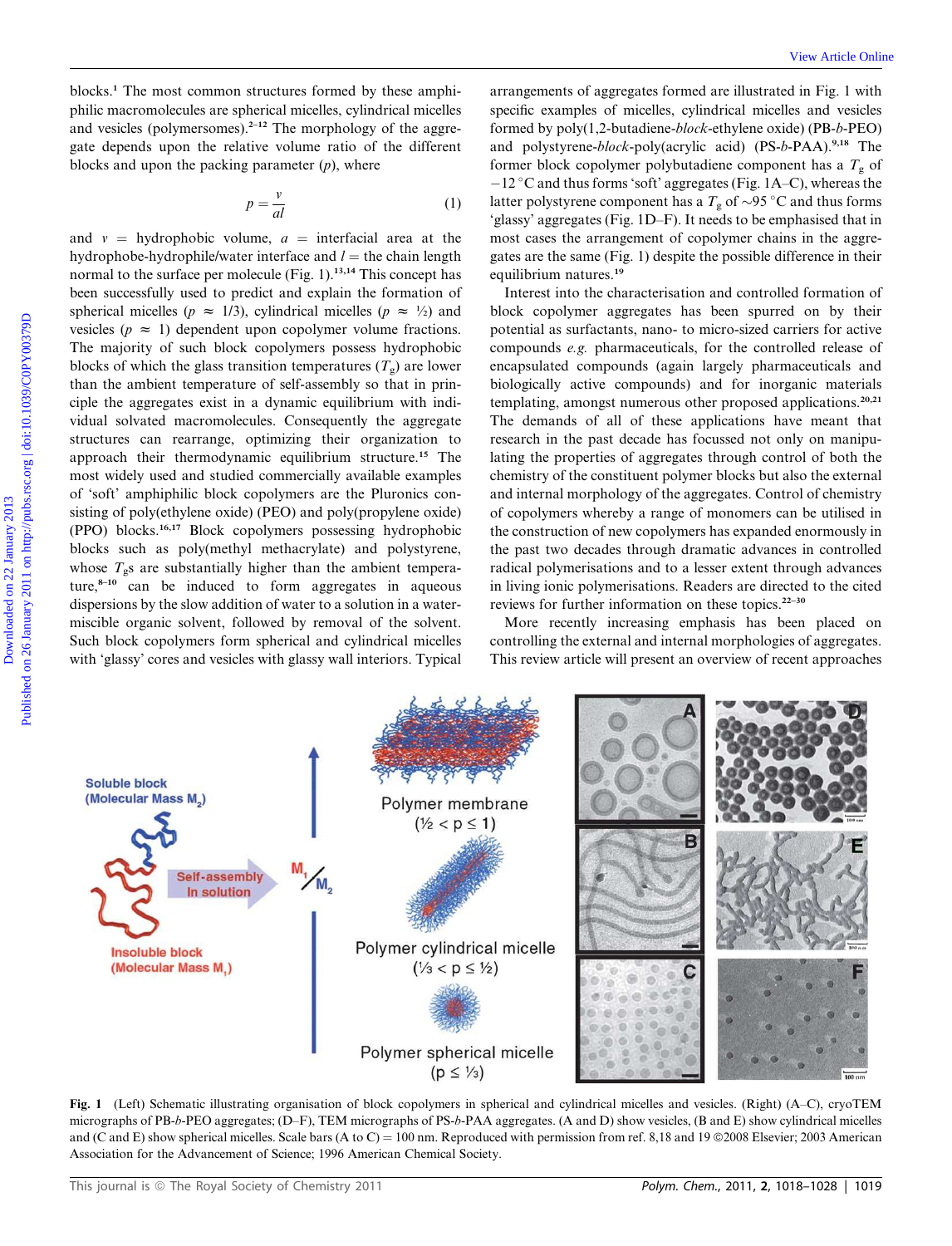#### 2. Multi-compartment micelles

Of particular recent interest has been the design and construction of multi-compartment micelles with water soluble shells and internally segregated micellar cores, where two (or more) separate types of hydrophobic regions exist. The most obvious advantage of these structures would be that these distinct core domains could be used to store two or more incompatible compounds in different nanocompartments within the core. This would be of particular interest in the delivery of more than one pharmaceutical or bioactive agent which were otherwise incompatible, to the same site simultaneously.<sup>31</sup> The simplest structure for a multicompartment micelle is that of a core–shell–corona morphology (Fig. 2a) most commonly formed by linear ABC type block copolymers where A is the hydrophilic block and B and C are hydrophobic blocks with poor thermodynamic compatibility.<sup>32-34</sup> It is this high thermodynamic incompatibility, represented by a high Flory–Huggins interaction parameter  $(\chi)$ , which drives the phase separation within the micellar hydrophobic core. The desire for the phase separated regions to

solubilise different materials and the concomitant need for block incompatibility, triggered a widespread use of alkyl- and perfluoro-copolymer hydrophobic blocks as the immiscible components in multi-compartment micelles (*e.g.* Fig. 2c).<sup>35</sup> A further approach to compartmentalised micelles was developed by Lutz *et al.* through the aqueous complexation of an amphiphilic block copolymer AB containing a hydrophobic segment A and a polyanionic segment B (poly(*n*-butyl acrylate)-*b*-poly- (sodium 2-acrylamido-2-methylpropanesulfonate)), with a double hydrophilic block copolymer CD (poly[*N*,*N*,*N*-trimethylaminoethyl acrylate chloride]-*b*-poly[oligo(ethylene glycol) acrylate]) containing a polycationic block C and a non-ionic block D. This led to a core–shell–corona morphology where the shell region was formed from the polyionic complex between the cationic and anionic blocks. In a related vein, Liu *et al.* showed that by manipulating the ionic character of the ABC miktoarm terblock copolymer  $\mu$ -[polystyrene][poly(ethylene oxide)] [poly(2-(dimethylamino)ethyl acrylate)] through pH changes, multicompartment micelles (PEO corona; PS + PDMAEA core) could also be generated.<sup>36</sup>

More complex internal morphologies have been achieved through the use of miktoarm star block, star and graft block copolymers (Fig. 2b).37–39 Morphologies observed have included 'hamburgers' where a lamellar region is sandwiched between two other regions, segmented cylindrical micelles where the hydrophobic regions alternate along the length of the micelles and 'raspberry' micelles where one region adopts spherical shapes embedded in the matrix of the other.



Fig. 2 (a) Strategies for building multicompartment micelles *via* the aqueous self-assembly of various segmented amphiphilic copolymers. (b) Structure of a mikto-arm block copolymer and representations and cryo-TEM micrographs of self-assembled micellar structures of (i) hamburger, (ii) segmented wormlike and (iii) raspberry micelles. (c) Structure of an ABC block copolymer that forms raspberry micelles illustrated in accompanying TEM micrograph. (d) Cryo-TEM and ET images and of raspberry micelles in (c), scale bar  $= 112$  nm. Reproduced with permission from ref. 33,35 and 38. ©2005 Wiley-VCH Verlag GmbH & Co. KGaA; 2009 Royal Society of Chemistry; 2008 American Chemical Society.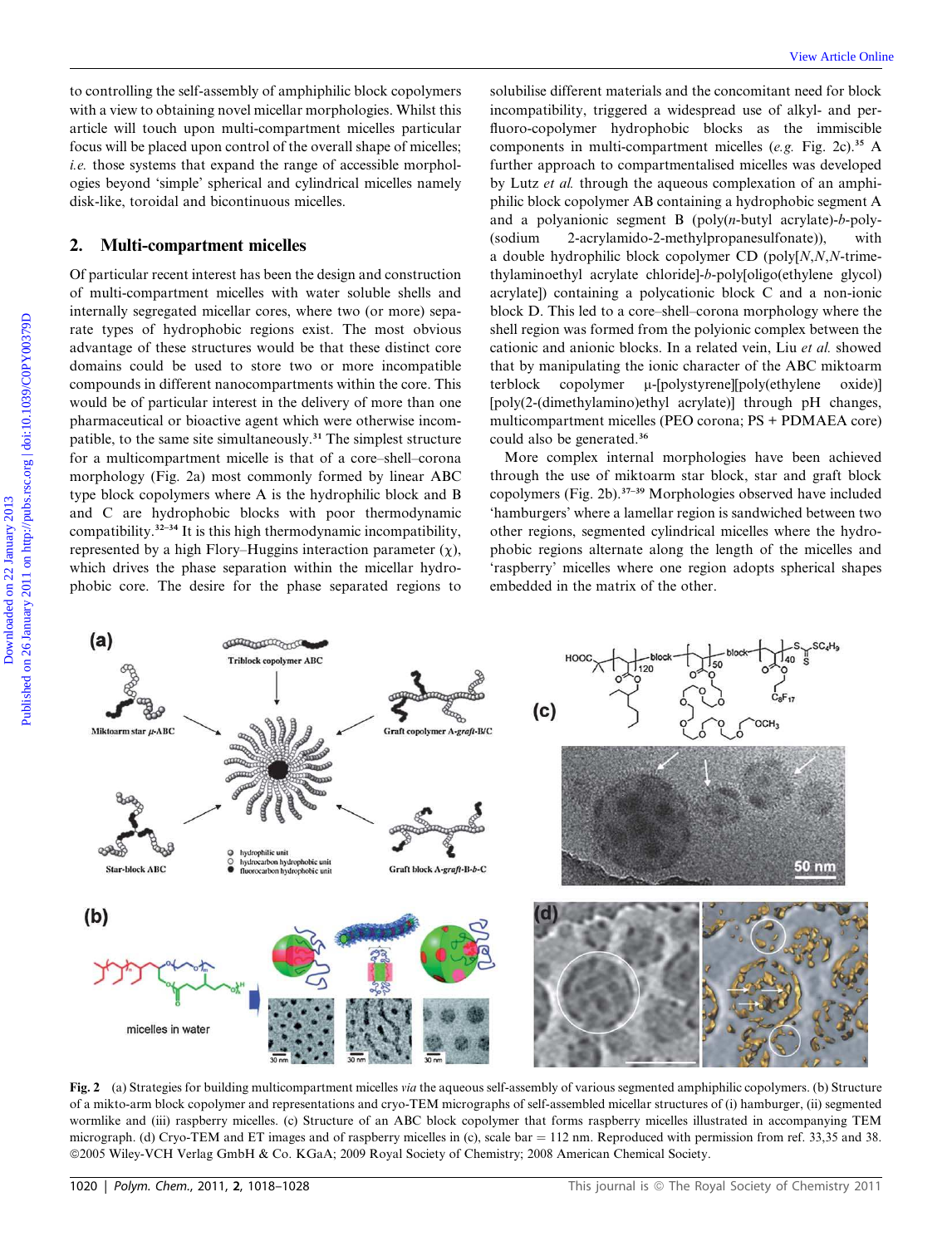CryoTEM has played a key role in observing the interior segregation in these micelles which would otherwise not be apparent from the simple contrast given by traditional TEM techniques (*e.g.* negative staining) and was first used by Hillmyer and Lodge to demonstrate segregation in aggregates formed from a mikto-arm star-block copolymer (Fig. 2b).<sup>40</sup> Although cryoTEM has now been established as an important technique for the visualization of a large range of self-assembled structures in solution,<sup>41-43</sup> it cannot unambiguously identify the morphology of 3D objects. This can be done, however, using cryo-electron tomography (cryoET). CryoET has been recognized as a strong and emerging technique in the biological sciences,<sup>44-46</sup> but is still virtually unexplored for the analysis of samples from synthetic origin.<sup>47</sup> It involves the acquisition of a series of cryoTEM images under different tilt angles and the subsequent computer-assisted reconstruction of the original 3D volume. Recently Laschewsky *et al.* have utilised cryoTEM (Fig. 2d) and cryo-electron tomography (cryo-ET) to investigate and conclusively demonstrate the phase separated internal structure of raspberry-like micelles (Fig. 2d) formed by an ABC linear block copolymer with comblike hydrophilic block (Fig. 2c).<sup>35</sup>

#### 3. Disk-like and toroidal micelles

After the finding that AB(C)-type polystyrene-poly(isocyanopeptide) block copolymers form helical aggregates,<sup>48</sup> in the past decade further external morphologies have been observed for amphiphilic block copolymer aggregates in dilute solutions, including disk-like and toroidal micelles. Disk-like (or oblate spherical) micelles, whilst remaining relatively rare, have been observed to form from a number of ABC-type amphiphilic copolymers with non-ionic<sup>49,50</sup> as well as ionic hydrophilic blocks.<sup>51,52</sup>

In the former case a poly(ethylene oxide)-*block*-polystyrene*block*-1,2-poly(butadiene) (PEO–PS–PB) copolymer was observed to form standard core–shell micelles with mixed PB–PS cores, however, fluorination of the PB component (PEO–PS– PB(F)) gave disk-like micelles due to the strong segregation between the perfluoro-block component and the PS. The formation of disk-like micelles from poly(acrylic acid)-*block*poly(methyl acrylate)-*block*-polystyrene (PAA–PMA–PS) was dependent upon the presence of diamino counterions (ethylene diamine, EDA or ethylenedioxy-bis-ethylenediamine, EDDA), the amount of THF (acting as a plasticiser) remaining in the surrounding aqueous/THF medium and the length of the hydrophobic blocks (Fig. 3). Manipulation of these variables led to a high degree of control over micellar morphology enabling the switching between disk-like, cylindrical and spherical micelles. The interfacial curvature between the hydrophobic and hydrophilic components is dictated by volume and conformational differences between hydrophobic and charged hydrophilic blocks together with the interfacial energy between them. Correspondingly, the diamino counter-ions complexed with the PAA block altered both the volume and interfacial energy; the principle cause of disk formation being due to the condensed hydrophilic corona volume after complexation according to the authors. Nevertheless, the disk-like micelles were not thermodynamically stable in 100% water (in contrast to those observed for the PEO–PS–PB(F) copolymer) and required a plasticised core (supplied by the presence of THF in the dispersion medium).

It should be noted that disk-like micelles in the form of oblate (or prolate) spheroids are not stable morphologies for micelles according to the packing parameter model proposed by Israelachvili for simple hydrocarbon amphiphiles (Fig. 4); to paraphrase, ''the unacceptability of an oblate spheroid comes about because the peripheral regions have too great a curvature while the central regions are too thick''. This is due to thermodynamic packing considerations whereby such shapes lead to high energy (and consequently unstable) packing, instead globular or flattened micelles with rounded rims are predicted. Thus the formation of oblate spheroidal and disk-like morphologies should be due to additional factors other than straightforward consideration of the packing parameter of the hydrophobic chains. Where disk-like micelles are formed from molecular surfactants these are usually mixed systems with two or more molecular components or exist in strongly ionic solutions.<sup>53-63</sup> Lodge *et al.* note that for disk formation strong segregation between block components is needed, which indeed seems to be the case in other reported examples to date and is supported by theory and modelling.<sup>64–66</sup> Further disklike micelles (or discrete platelets) have been observed to form *via* internal crystallization processes: for PE containing diblock copolymers<sup>67</sup> in decane and in water;<sup>68</sup> for a polypeptide diblock copolymer;<sup>69</sup> and *via* ionic complex formation between AB and BC diblock copolymers.<sup>70</sup> These examples cannot be considered using the packing parameter model due to strong interactions between blocks; *i.e.* crystallisation is driving the self-assembly process. In contrast to disk-like micelles the packing parameter model predicts toroidal micelles for  $p \approx 0.44$  a value which lies between that for spheres ( $p \approx 0.33$ ) and that of cylinders ( $p \approx 0.5$ ). The earliest examples of toroidal micelles formed were reported by Wooley *et al.* and resulted from the self-assembly of the same PAA–PMA– PS copolymers that formed the disk-like micelles but with different EDA and THF quantities.<sup>71</sup> Since then a number of ABC, ABA and AB amphiphilic block copolymers have been observed to form toroidal micelles.72–81 In all cases the toroidal micelles are essentially looped cylindrical micelles although their formation has been proposed to arise by different pathways. Wooley *et al.* observed the formation of toroids from cylindrical and disk-like micelles through the elimination of high free energy end caps of cylindrical micelles or energetically unfavourable spherical micelles but also *via* the perforation of disc-like micelles<sup>82</sup> (Fig. 5C).

In contrast Ju and Wang reported that the stirring rate was the principle factor in the formation of toroids from a poly(4-vinypyridine)-*block*-polystyrene-*block*-poly(4-vinypyridine) (P4VP– PS–P4VP) in a dioxane/water mixture (from which the dioxane was removed by dialysis); slow stirring rates led to the formation of cylindrical micelles *via* end-to-end cylinder connection and faster rates led to increasing numbers of toroids formed through a cylinder–sphere–vesicle–ring transformation.<sup>83</sup> The latter mechanism had previously been proposed by Liang *et al.* from experiment and real-space self-consistent field theory (Fig. 5a–f).<sup>84</sup>

The majority of samples of toroidal micelles reported to date have wide size distributions (and are often accompanied by significant quantities of cylindrical micelles and/or cylindrical– toroidal networks) recently the formation of toroidal micelles highly uniform in size (diameters  $= 70 \pm 3$  nm) and free of other morphologies has been reported from a polyisoprene-*b*-poly- (2-vinylpyridine) (PI-*b*-P2VP) diblock copolymer in a THF/ ethanol solvent mixture.<sup>85</sup> The production of samples of 'pure'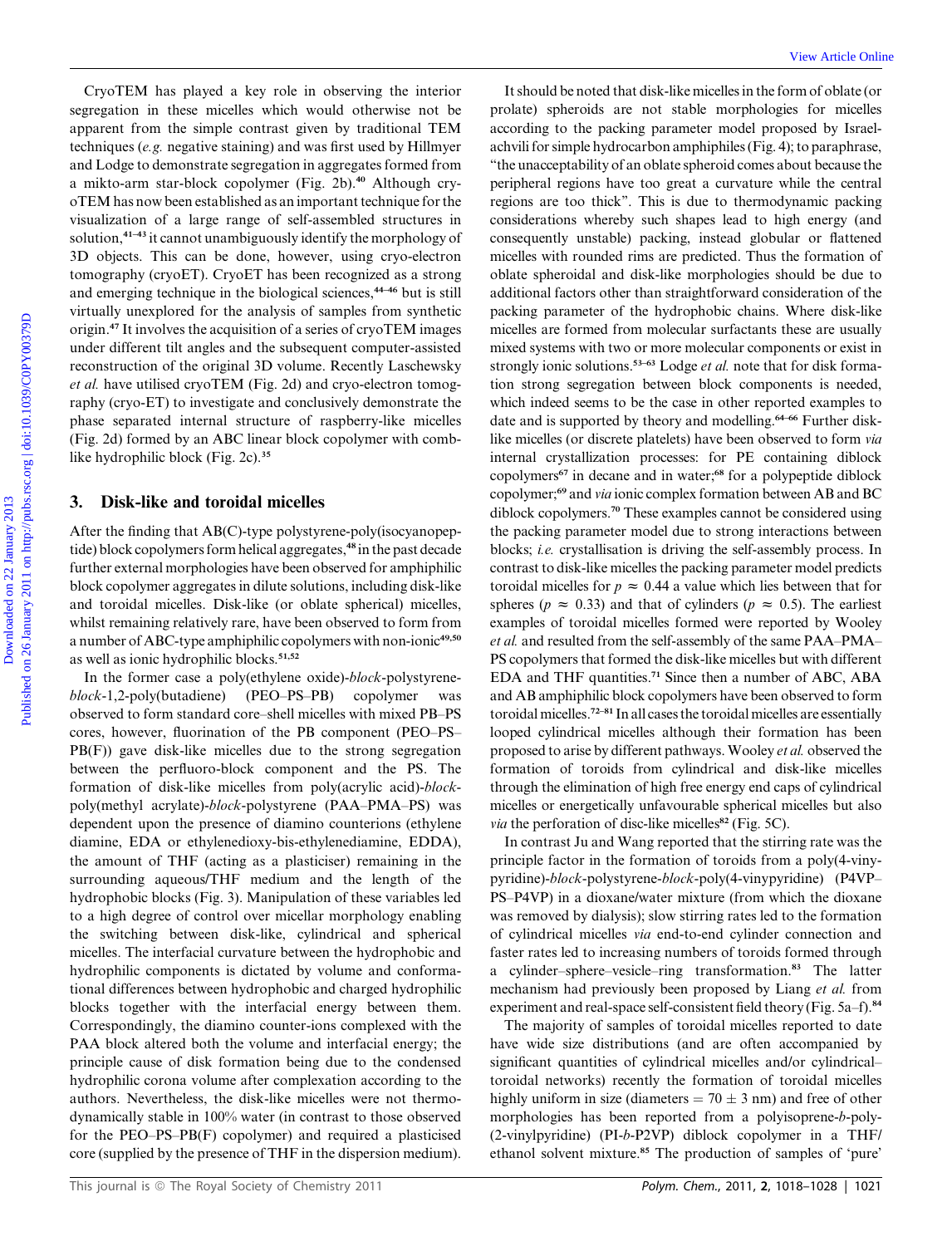

Fig. 3 (A) Schematic illustrating structure of ABC block copolymer, counterion and internal organisation of copolymers within a disk-like micelle. (B) TEM micrographs showing disk-like micelles from dilute solutions of PAA-*b*-PMA-*b*-PS triblock copolymers with amine-to-acid functional group ratio of 1 : 1, and solvent with 40% water and 60% THF: (i) EDA as the counterion; (ii) EDDA as the counterion. (C) (i) Tilted TEM micrograph of disk-like micelles formed with EDDA as the counterion, amine-to-acid functional group ratio of 0.3 : 1, and solvent with 40% water and 60% THF. (ii) Cryo micrograph for same sample solution: arrows 1, the disks are parallel to the electron beam axis; and arrows 2, disks are perpendicular to the electron beam axis. All scale bars are equal to 200 nm. Reproduced with permission from ref. 52. ©2005 American Chemical Society.



Fig. 4 Approximate transition shapes from spheres to cylinders, based on purely geometric considerations for simple hydrocarbon based amphiphiles. A full explanation of the geometric parameters can be found in ref. 13. Reproduced with permission from ref. 13. ©1976 Royal Society of Chemistry.

highly uniform toroidal micelles opens up the possibility for their application considerably and it is to be hoped that such uniformity might be reached in aqueous solutions in the immediate future.

### 4. Bicontinuous micelles

A bicontinuous morphology in a discrete amphiphilic block copolymer aggregate in dilute solution was first observed by Eisenberg *et al.* formed from a  $4.3\%$   $PS_{190}$ -*b*-PAA<sub>20</sub> solution in a 8.5% water-DMF mixture.<sup>86</sup> The exact internal morphology of this aggregate appeared to consist of interconnected rods but

further details were not presented and no subsequent data have been presented in the literature. Subsequently the possibility of forming bicontinuous aggregates (or micelles) was proposed by Fraaije and Sevink based on self-consistent-field simulations of dispersed droplets of amphiphilic block copolymers.<sup>87</sup> The structures were generated by quenching a homogeneous droplet of a diblock copolymer  $A_{N-M}B_M$  with  $N = 20$ , in an aqueous bath and then relaxing the structure by a dynamic variant of selfconsistent-field theory. The solvent was weakly selective and segregation was mild,  $\chi_{AS} = 1.7$ ,  $\chi_{AB}N = 40$ , and  $\chi_{AS} - \chi_{BS} =$ 0.3, so that A was slightly more solvophobic and B slightly more solvophilic. These parameters correlated with concentrated poly(propylene oxide)–poly(ethylene oxide) aqueous solutions in ambient conditions. These simulations resulted in a range of morphologies illustrated in Fig. 6. In all cases the droplets developed an outer fuzzy layer of the solvophilic B block. The internal structures depended on the size ratio  $f = M/N$  from  $f = 0.35$  to  $f = 0.15$  and changed from onion micelles with alternating A and B layer to a bicontinuous phase to a cylindrical phase and finally an inverted micellar phase. Too asymmetric polymers  $f = 0.1$  did not form any internal structure. Interestingly the nature of bicontinuous phase formed at  $f = 0.25$  was found not to vary with droplet size (Fig. 5b).

Despite the relative simplicity of the linear AB block copolymer used in the Fraaije and Sevink simulations, to date the only bicontinuous aggregates demonstrated to form have been based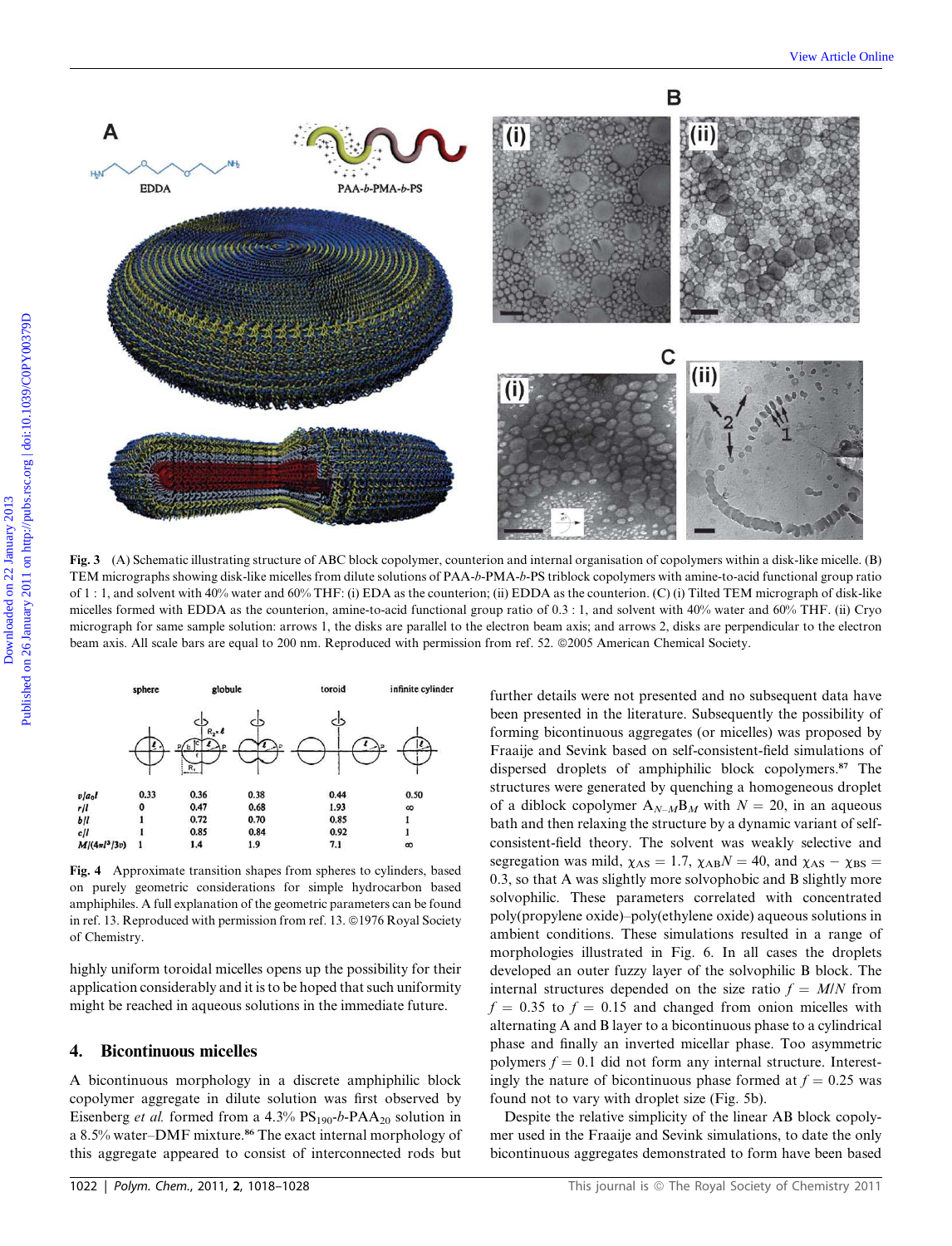

Fig. 5 (A) TEM micrograph of toroidal micelles and cylindrical micelles formed from PAA-*b*-PMA-*b*-PS and EDDA (B). (C) Proposed routes to toroidal assembly for the PAA-*b*-PMA-*b*-PS and EDDA system. (D) (a)– (c) TEM micrographs illustrating formation of toroidal micelles from cylindrical micelles from PS-*b*-PVP block copolymers, (a)–(c) represents increased annealing time; (d)–(f) schematic illustrating formation of toroidal micelles from cylindrical micelles. Reproduced with permission from ref. 82 and 83. @2009 Royal Society of Chemistry; 2009 American Chemical Society.

on ABC structures, either linear or comb-like (Fig. 7). The first conclusive observed bicontinuous phase in a discrete amphiphilic block copolymer aggregate was presented by Wooley *et al.* from an ABC block copolymer similar to the one that forms toroidal and disk-like micelles.  $PAA_{99}$ -*b*- $PMA_{73}$ -*b*- $PS_{203}$  when complexed with 2,2'-(ethylenedioxy)diethylamine formed bicontinuous aggregates in a mixture of THF : water in a volume ratio 1 : 0.2.<sup>88</sup> As illustrated in Fig. 8 the bicontinuous nature of the aggregates was demonstrated by negative staining where the dark portions of the aggregates represent stained PAA blocks and the lighter portions represent hydrophobic blocks. The authors did not put forward an internal organisational model for these bicontinuous aggregates but did so for related porous aggregates (Fig. 8B). When the THF : water content was increased to 1 : 0.8 lamellar aggregates were observed. The authors suggested that as the water content increased the PAA chains become more swollen with water and created flatter interfaces within the particles resulting in an internal lamellar phase separation, as opposed to residing on a concave interface at lower water content.

The first discrete bicontinuous aggregates where the internal morphology was conclusively demonstrated were observed for an amphiphilic polynorbornene-based block copolymer with comb-like segments of oligo(ethylene glycol)methyl ether (OEG) and a tri-peptide glycine-leucine-phenylalanine (GLF) (Fig. 9).<sup>89</sup>



**Fig. 6** (A) Morphologies of  $A_{N-M}B_M$  polymer surfactant nanodroplets (isosurfaces partly removed for visualization) for A. Solvophobic block A concentration field for different block ratios  $f = M/N$ . 0.35 (a), 0.30 (b), 0.25 (c), 0.20 (d), 0.15 (e), 0.10 (f); (B)  $f = M/N = 0.25$  for different initial radii  $R_0$ . From left to right:  $R_0 = 33, 30, 26, 23, 20$  (in units of polymer bead size). Reproduced with permission from ref. 87. ©2003 American Chemical Society.

These aggregates were prepared by the dropwise addition of water to a DMSO solution of the copolymer followed by the removal of the organic solvent by dialysis against pure water. Conventional TEM using negative staining of the dried aggregates indicated the formation of internally structured nanospheres with outer diameters varying between 50 and 450 nm. Their existence in solution was confirmed by cryoTEM, and the internal structure of the aggregates was further investigated by cryo-ET (Fig. 10a and b).



Fig. 7 Schematic and chemical structures of copolymers found to form bicontinuous aggregates in solution.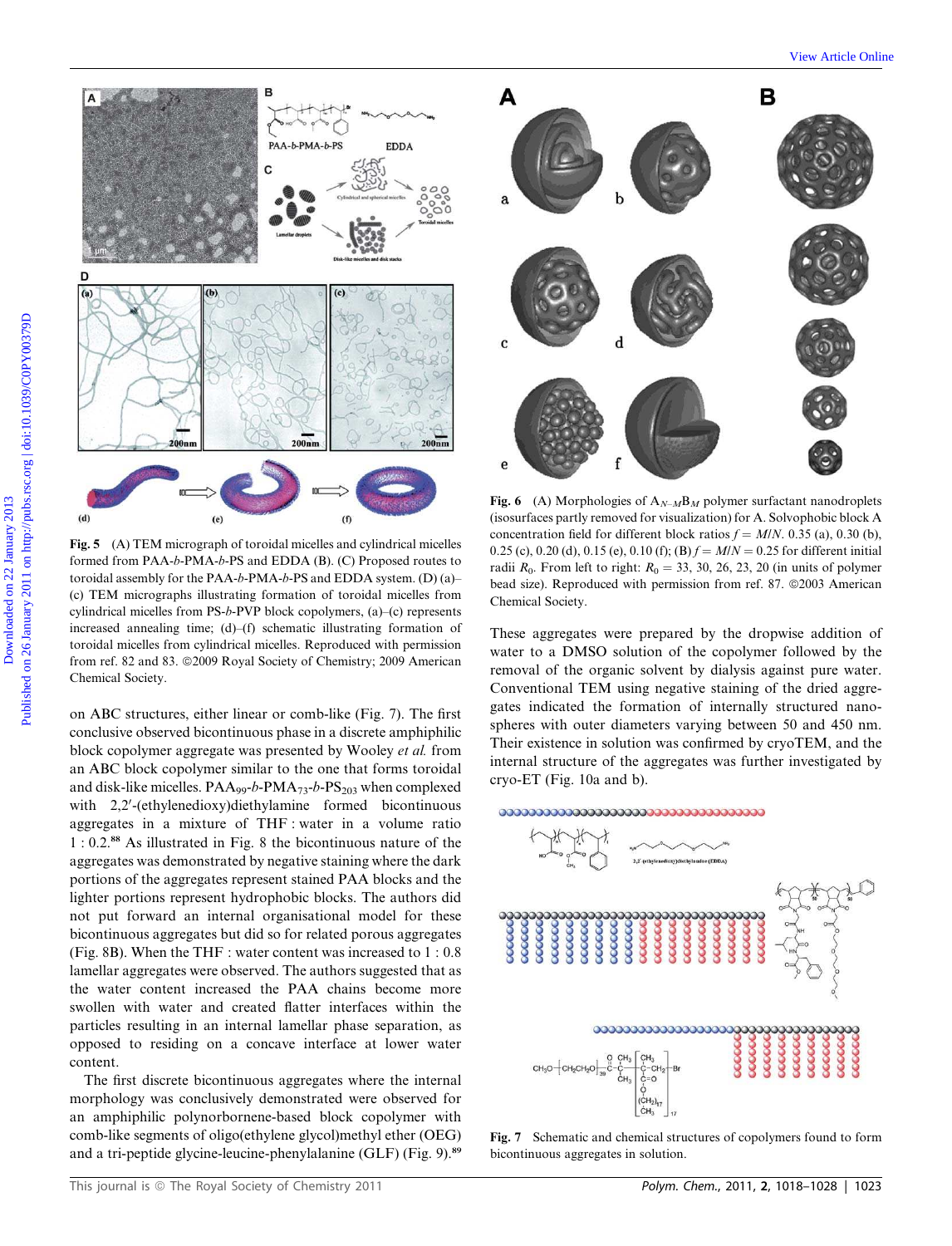



Fig. 8 (A) TEM micrograph of bicontinuous micelles formed from  $PAA-b-PMA-b-PS$  and EDDA in THF/water; scale  $bar = 200$  nm. (B) Proposed internal organisation of related structures. Reproduced with permission from ref. 88. @2008 American Chemical Society.



PNOEG-PNGLF m=50, n=50 PNOEG-PNLVL m=50, n=50 PNOEG m=0,  $n=50$ 

PNOEG-PNGGG m=50, n=50 **PNOEG-PNGL** m=0,  $n=50$ 

Fig. 9 Polynorbornene (oligoethylene glycol) based double graft block copolymers containing glycine-leucine-phenylalanine (PNOEG– PNGLF), glycine-glycine-glycine (PNOEG–PNGGG), leucine-valineleucine (PNOEG–PNLVL), glycine-leucine (PNOEG–PNGL) based segments and the single graft copolymer without peptide side chains (PNOEG). Reproduced with permission from ref. 89. ©2008 Wiley-VCH Verlag GmbH & Co. KGaA.

The 3D visualization of the reconstructed volume revealed that these nanospheres contained an interior consisting of a bicontinuous assembly in which the branched network of worm-like hydrophobic peptide-containing segments is segregated from channels containing the hydrated OEG moieties. Cross-sections (Fig. 10c and d) through the reconstructed volume revealed that the hydrophobic domains had diameters of  $\sim$ 20 nm separated by water channels with diameters of  $\sim$ 15 nm. In contrast to the predicted structures from Fraaije and Sevink, the cross-sections also showed that the shell which encloses the bicontinuous network has perforations connecting the internal and external aqueous phases. This is clearly demonstrated by segmentation presented in Fig.10d, which highlights both the bicontinuous structure and the perforations in the encapsulating shell. The <sup>1</sup>H

NMR spectra in  $D<sub>2</sub>O$  demonstrated that the hydrophobic regions of the aggregates were formed by both the peptide side chain and the PN backbone. These observations further suggest that in an aqueous medium the OEG-modified PN folds back onto the peptide-modified PN part, together forming the hydrophobic domains. This underlines the fact that this copolymer cannot be considered as a simple AB diblock amphiphilic copolymer and is better described as an (A)B(C) block copolymer.

Changing the tripeptide side chain from glycine-leucinephenylalanine (PNOEG–PNGLF) to leucine-valine-leucine (PNOEG–PNLVL), *i.e.* changing the polymer's composition but not its hydrophilic/hydrophobic balance, led to the formation of single, tightly folded and branched worm-like micelles. With both polymers having the same weight fraction of OEG-grafts  $(W<sub>OEG</sub> = 0.33)$  and comparable molecular weights this difference in aggregation was attributed to the specific amino acid sequence of the peptide graft. Similarly PNOEG–PNGGG and PNOEG– PNGL which both have the same molecular weight  $(45 \text{ kg mol}^{-1})$ and similar  $W_{\text{OEG}}$  (0.38 and 0.39, respectively) formed small clustered micelles, and similar bicontinuous micelles to PNOEG– PNLVL respectively. The latter observation suggests that the presence of the glycine-leucine sequence, rather than the precise value of  $W<sub>OEG</sub>$  or the value of the packing parameter  $p$ , is critical in the formation of the bicontinuous internal structure in this case. This might imply that the formation of these aggregates is specifically related to their chemical structure; which may result from differences in the  $\chi$  parameters between segments and/or may be a consequence of peptide associations. The dependence of bicontinuous micelle formation on an ABC block copolymer structure of some form was further reinforced for a completely different amphiphilic block copolymer.

Aggregate dispersions of the semi-crystalline AB(C) comb-like block copolymer poly(ethylene oxide)-*block*-poly(octadecyl methacrylate) (PEO<sub>39</sub>-b-PODMA<sub>17</sub>, PEO–PODMA) (Fig. 7)<sup>90</sup> were formed by slow addition of water to THF solutions at 35 °C and subsequent dialysis against water at the same temperature. DLS at 35  $\degree$ C indicated that the size of the aggregates was concentration dependent, giving diameters of  $\sim$ 350 nm for 5 wt% and  $\sim$ 275 nm for 1 wt% solutions. Furthermore, DSC analysis and fluorescence experiments of the 5 wt% solution revealed a thermal transition at  $T_{trans} = 22 \degree C$ , assigned to the melting and crystallisation of portions of the octadecyl chains in the aggregates. CryoTEM allowed the variable temperature analysis of aggregate morphology by plunge freezing of a sample equilibrated at different temperatures. The 2D cryoTEM projection images of the 5 wt% solution vitrified at 4 °C (below  $T_{\text{trans}}$ ) showed round aggregates that possessed an ordered internal microphase-separated structure (Fig. 11a). Samples vitrified at the transition point (22  $^{\circ}$ C) showed spherical aggregates with a variety of internal structures with lower apparent order compared to those present at  $4^{\circ}$ C (Fig. 11b). Also the projection images recorded at 45 °C (above  $T_{trans}$ ) showed round objects; however, these showed poor contrast with the surrounding vitrified ice matrix, and an ordered internal structure could no longer be observed (Fig. 11c). Cryo-ET was performed both at 4 °C and at 45 °C to further analyze the internal structural transitions within the aggregates.

The 3D visualization of the reconstructed volumes revealed that spherical aggregates below  $T_{trans}$  possessed a sponge-like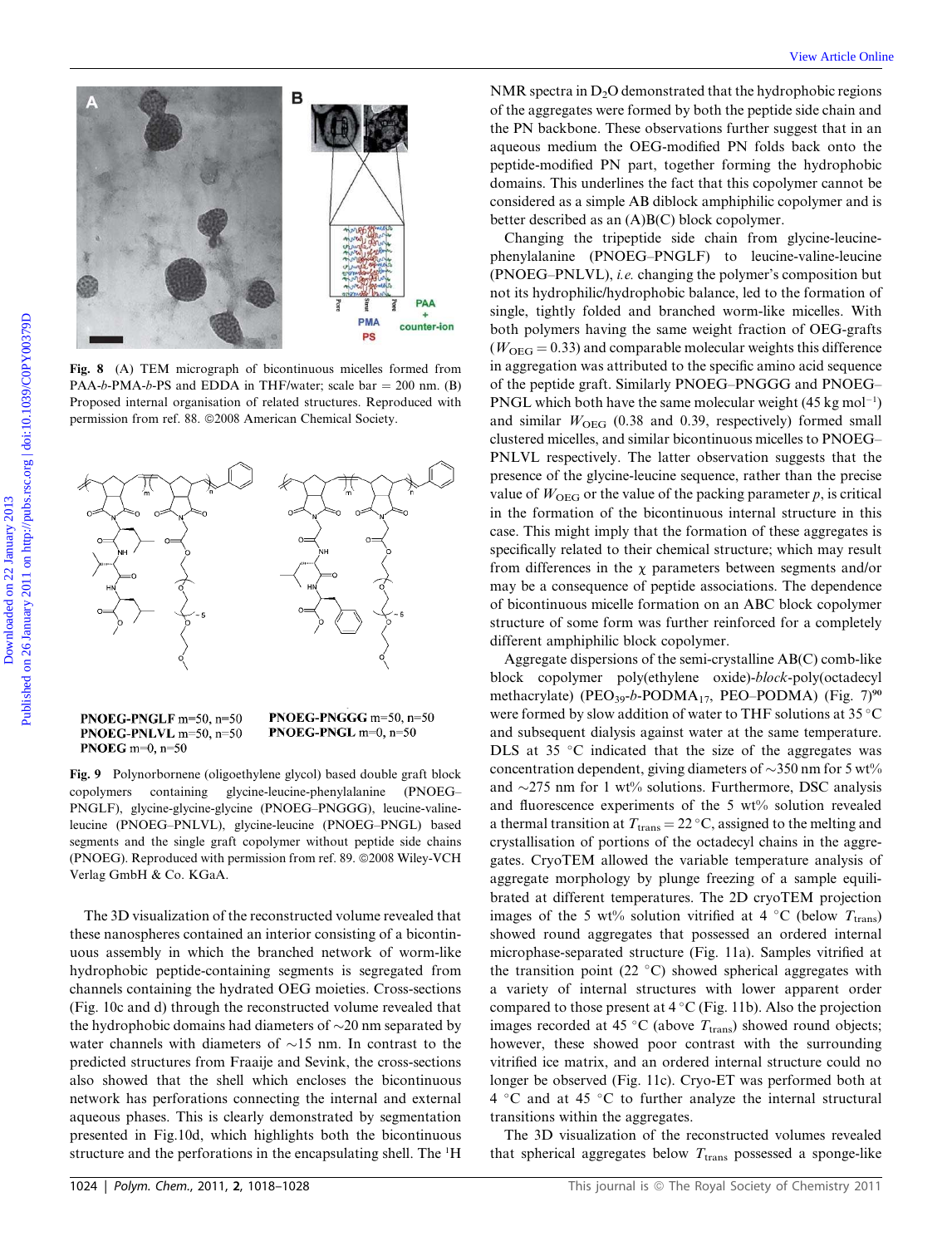

Fig. 10 TEM analysis of aggregates of PNOEG–PNGLF. (a) Conventional TEM using negative staining, (b) cryoTEM image of a vitrified film, (c) gallery of *z* slices showing different cross-sections of a 3D SIRT reconstruction of a tomographic series recorded from the vitrified film in (b). Visualization of the segmented volume showing (d) a cross-section of the aggregate and (e) a view from within the hydrated channels. Reproduced with permission from ref. 89. @2010 American Chemical Society.



Fig. 11 cryoTEM 2D projection images of 5 wt% solution of PEO<sub>39</sub>-b-PODMA<sub>17</sub> (PEO–PODMA) aggregates vitrified at (a) 4 °C, (b) 22 °C and (c) 45 °C. Reproduced with permission from ref. 90. ©2010 American Chemical Society.

mainly bicontinuous network structure of intertwined water-filled and carbon-rich channels (both  $\sim$ 13 nm in thickness/diameter, Fig. 11a and b). Similarly to the PNOEG–PNGLF aggregates the aqueous channels were in contact with the surrounding medium. While the majority of structural component of the aggregates at  $4 \degree C$  was observed to be bicontinuous, some internal lamellar organization was observed in place (Fig. 12a and b). The tilt series and 3D reconstructions (Fig. 12c and d) recorded from the samples vitrified at  $45^{\circ}$ C still showed some residual but highly disordered microphase-separated internal structure, again with  $\sim$ 13 nm dimensions.

The tomograms further showed that the order–disorder thermal transition is accompanied by a flattening of the aggregates to a more planar oblate spheroid morphology which, along with the amorphous nature of the block copolymer, also explains the reduced electron density observed in the 2D images. The resolution and contrast of the reconstructions, however, were not sufficient to determine whether the observed residual compartments were interconnected throughout the interior of the aggregates, as was the case below  $T_{trans}$ .

As previously noted the self-assembly of amphiphilic block copolymers without strongly attractive segments can be considered as being described by the packing parameter defined by Israelachvili *et al.* (eqn  $(1)$ ).<sup>13,14</sup> The principal necessity for formation of bicontinuous cubic phases is that the packing parameter, *p*, has a value greater than one and consequently the volume of the hydrocarbon/hydrophobic 'wedge' is substantially larger than the product of *a* and *l*. According to Hyde<sup>91</sup> the packing parameter can be related to the Gaussian curvature through eqn (2). Where  $\langle K \rangle$  < 0 as a consequence of one of the two principal radii of curvatures ( $R_1$  and  $R_2$ ) being negative ( $\langle K \rangle = 1/(R_1 R_2)$ ) and is the surface-averaged Gaussian curvature) leading to the wedge-like shape of the overallmolecule forming the aggregate.

$$
\frac{v}{al} = \frac{1 + \left(\frac{\langle \mathbf{K} \rangle^2}{3}\right)}{1 + \langle \mathbf{K} \rangle l^2}
$$
(2)

Further modifications to the packing parameter concept have allowed for the role of the hydrocarbon tail group to be included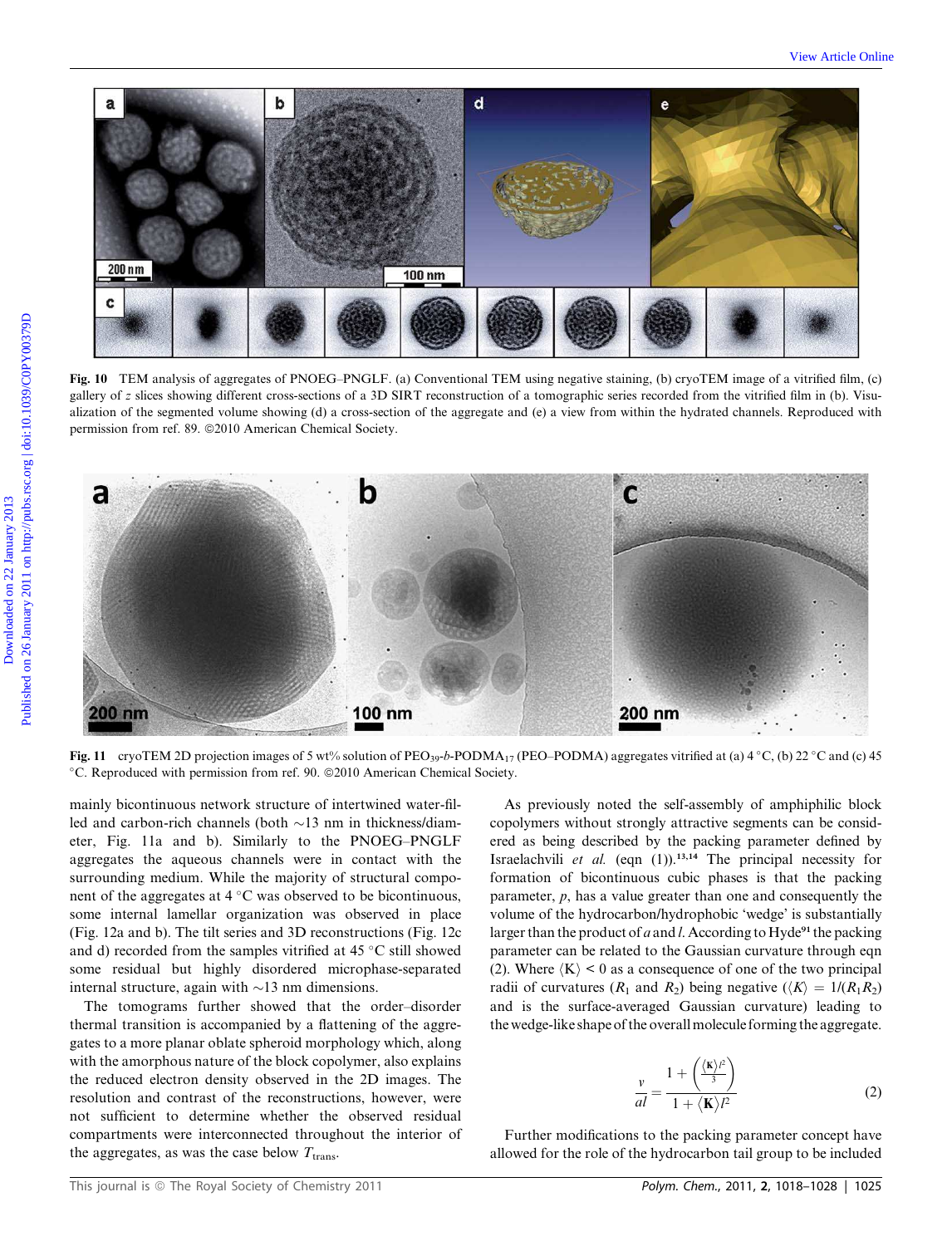

Fig. 12 cryoET of a 5 wt% solution of PEO<sub>39</sub>-b-PODMA<sub>17</sub> (PEO–PODMA) aggregates. (a) Gallery of *z* slices (left to right) and (b) computer visualization of a 3D reconstruction of a particle showing its internal structure at  $4^{\circ}$ C. (c) *z*-Slice of a particle showing its internal structure and (d) computer visualization of a 3D reconstruction of a particle showing its external shape at 45 °C. Reproduced with permission from ref. 90. ©2010 American Chemical Society.

in predicting aggregate shapes and properties.<sup>92</sup> This enables a preliminary interpretation of the occurrence of bicontinuous micelles for PAA-*b*-PMA-*b*-PS and PEO–PODMA. In both cases since it is expected that *l* scales with *v*, the formation of the bicontinuous phase results from a relatively reduced interfacial head group cross-sectional area (*a*) relative to *v*, giving a negative packing parameter value and negative (concave) curvature at the water–hydrophobe interface. It is notable that in the former case a transition from a bicontinuous to a lamellar organization results from an increase in water concentration relative to THF. This may result in an increase in the hydration of the PAA– EDDA corona and hence an increase in hydrophilic volume and the interfacial area (*a*), but it may also lead to a decrease in the relative hydrocarbon volume *v*, through deswelling of the hydrophobic component. Given that various weight fractions of the three blocks in the PAA-*b*-PMA-*b*-PS have been studied as reported in a number of publications<sup>51,52,71,82,88,93</sup> and that only one example of a bicontinuous phase is given, this suggests that the appropriate balance between *a* and *v* is difficult to attain for these linear copolymers. The PEO–PODMA copolymer in contrast possesses an intrinsic high volume hydrocarbon region relative to the PEO component which has a relatively smaller cross-sectional area when hydrated. That an order–disorder thermal transition leads to the disappearance of the bicontinuous phase suggests that crystallization of the nano-phase separated side-chains is necessary for the bicontinuous phase. Essentially crystallization increases *v* and or decreases *a*, and thus decreases the packing parameter; this is easy to envisage since crystallization of the side chains necessitates an extended all *trans*-form in contrast to the coiling liquid chains above the melting point. Concomitantly, melting of the side-chains leads to a reduction in volume and increase in head group area.

These internally structured self-assembled nanospheres can be considered the polymeric analogues of cubosomes, aggregates that have liquid crystalline interiors with cubic or hexagonal order. Typically cubosomes are formed from low-molecularweight compounds that are often present as mixtures and often require stabilizers.94–101 The high degree of order found in low molecular weight cubosomes was only met in the aggregates formed by PEO–PODMA, the origin of which whilst not yet fully understood is thought to lie with the bulky comb-like block acting as the surfactant tail.

### 5. Conclusions

As may be surmised from the discussion above, it is a particularly exciting time to be studying block copolymer self-assembly. The shear range of macromolecular structures available through contemporary synthetic techniques means that the design of defined aggregate structures in solution with quite specific physical and chemical properties is entirely achievable and will continue apace. Whilst the Israelachvili packing parameter model is still of considerable use and can be utilised in the design of aggregates the available chemistries available to the synthesist means that tailored chemical and physical interactions in the selfassembled structures can over-ride this model and induce aggregate morphologies that might otherwise remain inaccessible. All of the aggregate morphologies described above deserve further study not only to elucidate the principles of self-assembly but also to ascertain differences in physical properties compared to their 'classical' counterpart morphologies (such as spherical and cylindrical micelles). Applications immediately suggest themselves in all cases and of particular interest are controlled delivery and organic/inorganic templating.

Molecular cubosomes are currently being explored as delivery agents of bioactive components and the polymer cubosomes presented above may provide future delivery agents with prolonged stability, suited for long term slow release applications. Particularly interesting is the possibility to have block copolymer aggregates with temperature-responsive structure and morphology. Low molecular weight cubosomes have also been suggested as mineralization templates. The present polymeric counterparts may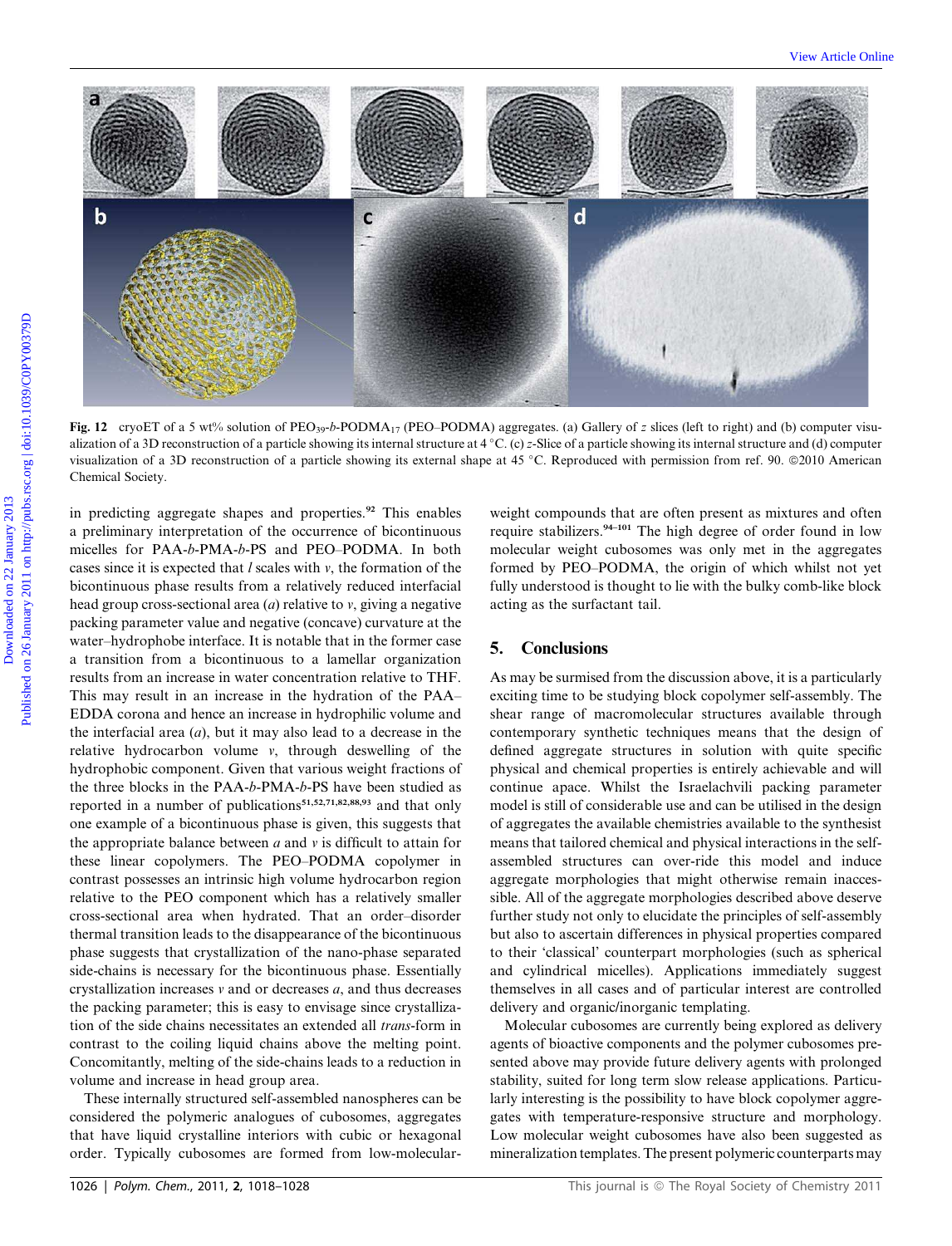be interesting alternatives in which the reduced dynamics of polymer aggregates may prevent structural rearrangement upon exposure to mineral ions. The high degree of order found in low molecular weight cubosomes was only met in the aggregates formed by PEO–PODMA, the origin of which whilst not yet fully understood is thought to lie with the bulky comb-like block acting as the surfactant tail. Dendritic, branched and comb-like hydrophobic polymer chains would appear to the ideal targets for the specific design of future polymer cubosomes therefore. Notably a recent report on dendritic amphiphiles also described cubosome formation.<sup>102</sup>

### Notes and references

- 1 Z. Tuzar and P. Kratochvil, in *Surface and Colloid Science*, ed. E. Matijevic, Plenum Press, New York, 1993, vol. 15, ch. 1, pp. 1–83.
- 2 B. M. Discher, D. A. Hammer, F. S. Bates and D. E. Discher, *Curr. Opin. Colloid Interface Sci.*, 2000, 5, 125–131.
- 3 P. Alexandridis and T. A. Hatton, *Colloids Surf., A*, 1995, 96, 1–46. 4 P. Alexandridis, J. F. Holzwarth and T. A. Hatton, *Macromolecules*, 1994, 27, 2414–2425.
- 5 P. Bahadur and K. Pandya, *Langmuir*, 1992, 8, 2666–2670.
- 6 K. Nakashima and P. Bahadur, *Adv. Colloid Interface Sci.*, 2006, 123, 75–96.
- 7 N. J. Jain, V. K. Aswal, P. S. Goyal and P. Bahadur, *J. Phys. Chem. B*, 1998, 102, 8452–8458.
- 8 L. F. Zhang and A. Eisenberg, *Polym. Adv. Technol.*, 1998, 9, 677– 699.
- 9 L. F. Zhang and A. Eisenberg, *J. Am. Chem. Soc.*, 1996, 118, 3168– 3181.
- 10 L. F. Zhang and A. Eisenberg, *Science*, 1995, 268, 1728–1731.
- 11 J. F. Lutz, *Polym. Int.*, 2006, 55, 979–993.
- 12 J. F. Gohy, in *Block Copolymers II*, Springer-Verlag Berlin, Berlin, 2005, vol. 190, pp. 65–136.
- 13 J. N. Israelachvili, D. J. Mitchell and B. W. Ninham, *J. Chem. Soc., Faraday Trans. 2*, 1976, 72, 1525–1568.
- 14 M. Antonietti and S. Forster, *Adv. Mater.*, 2003, 15, 1323–1333.
- 15 T. Nicolai, O. Colombani and C. Chassenieux, *Soft Matter*, 2010, 6, 3111–3118.
- 16 I. R. Schmolka, *J. Am. Oil Chem. Soc.*, 1977, 54, 110–116.
- 17 A. V. Kabanov, E. V. Batrakova and V. Y. Alakhov, *J. Controlled Release*, 2002, 82, 189–212.
- 18 S. Jain and F. S. Bates, *Science*, 2003, 300, 460–464.
- 19 T. Smart, H. Lomas, M. Massignani, M. V. Flores-Merino, L. R. Perez and G. Battaglia, *Nano Today*, 2008, 3, 38–46.
- 20 J. Du and R. K. O'Reilly, *Soft Matter*, 2009, 5, 3544–3561.
- 21 A. Blanazs, S. P. Armes and A. J. Ryan, *Macromol. Rapid Commun.*, 2009, 30, 267–277.
- 22 S. Aoshima and S. Kanaoka, *Chem. Rev.*, 2009, 109, 5245–5287.
- 23 W. A. Braunecker and K. Matyjaszewski, *Prog. Polym. Sci.*, 2007, 32, 93–146.
- 24 A. P. Dove, *Chem. Commun.*, 2008, 6446–6470.
- 25 N. Hadjichristidis, H. Iatrou, M. Pitsikalis and J. Mays, *Prog. Polym. Sci.*, 2006, 31, 1068–1132.
- 26 C. L. McCormick, S. E. Kirkland and A. W. York, *Polym. Rev.*, 2006, 46, 421–443.
- 27 G. Moad, E. Rizzardo and S. H. Thang, *Polymer*, 2008, 49, 1079– 1131.
- 28 M. Ouchi, T. Terashima and M. Sawamoto, *Chem. Rev.*, 2009, 109, 4963–5050.
- 29 S. Penczek, M. Cypryk, A. Duda, P. Kubisa and S. Slomkowski, *Prog. Polym. Sci.*, 2007, 32, 247–282.
- 30 A. W. York, S. E. Kirkland and C. L. McCormick, *Adv. Drug Delivery Rev.*, 2008, 60, 1018–1036.
- 31 T. P. Lodge, A. Rasdal, Z. B. Li and M. A. Hillmyer, *J. Am. Chem. Soc.*, 2005, 127, 17608–17609.
- 32 S. Kubowicz, J. F. Baussard, J. F. Lutz, A. F. Thunemann, H. von Berlepsch and A. Laschewsky, *Angew. Chem., Int. Ed.*, 2005, 44, 5262–5265.
- 33 J. F. Lutz and A. Laschewsky, *Macromol. Chem. Phys.*, 2005, 206, 813–817.
- 34 K. Stahler, J. Selb and F. Candau, *Langmuir*, 1999, 15, 7565–7576.
- 35 H. Von Berlepsch, C. Bottcher, K. Skrabania and A. Laschewsky, *Chem. Commun.*, 2009, 2290–2292.
- 36 C. Liu, M. A. Hillmyer and T. P. Lodge, *Langmuir*, 2009, 25, 13718– 13725.
- 37 Z. B. Li, M. A. Hillmyer and T. P. Lodge, *Macromolecules*, 2006, 39, 765–771.
- 38 Z. B. Li, M. A. Hillmyer and T. P. Lodge, *Langmuir*, 2006, 22, 9409– 9417.
- 39 Z. B. Li, E. Kesselman, Y. Talmon, M. A. Hillmyer and T. P. Lodge, *Science*, 2004, 306, 98–101.
- 40 N. Saito, C. Liu, T. P. Lodge and M. A. Hillmyer, *Macromolecules*, 2008, 41, 8815–8822.
- 41 H. Cui, T. K. Hodgdon, E. W. Kaler, L. Abezgauz, D. Danino, M. Lubovsky, Y. Talmon and D. J. Pochan, *Soft Matter*, 2007, 3, 945–955.<br>42 H. Friedrich.
- P. M. Frederik, G. de With and N. A. J. M. Sommerdijk, *Angew. Chem., Int. Ed.*, 2010, 49, 7850– 7858.
- 43 F. Nudelman, G. de With and N. A. J. M. Sommerdijk, *Soft Matter*, 2011, 7, 17–24.
- 44 W. Baumeister, *Biol. Chem.*, 2004, 385, 865–872.
- 45 R. McIntosh, D. Nicastro and D. Mastronarde, *Trends Cell Biol.*, 2005, 15, 43–51.
- 46 S. Nickell, C. Kofler, A. P. Leis and W. Baumeister, *Nat. Rev. Mol. Cell Biol.*, 2006, 7, 225–230.
- 47 A. J. B. Koster, in *Electron Tomography: Methods for the Three-Dimensional Visualization of Structures in the Cell*, ed. J. Frank, Springer Science + Business Media, LLC, New York, 2nd edn, 2006, ch. 4, pp. 113–162.
- 48 J. Cornelissen, M. Fischer, N. Sommerdijk and R. J. M. Nolte, *Science*, 1998, 280, 1427–1430.
- 49 W. F. Edmonds, Z. B. Li, M. A. Hillmyer and T. P. Lodge, *Macromolecules*, 2006, 39, 4526–4530.
- 50 T. P. Lodge, M. A. Hillmyer, Z. L. Zhou and Y. Talmon, *Macromolecules*, 2004, 37, 6680–6682.
- 51 H. G. Cui, Z. Y. Chen, K. L. Wooley and D. J. Pochan, *Macromolecules*, 2006, 39, 6599–6607.
- 52 Z. Li, Z. Chen, H. Cui, K. Hales, K. Qi, K. L. Wooley and D. J. Pochan, *Langmuir*, 2005, 21, 7533–7539.
- 53 K. Edwards and M. Almgren, *Langmuir*, 1992, 8, 824–832.
- 54 M. Silvander, G. Karlsson and K. Edwards, *J. Colloid Interface Sci.*, 1996, 179, 104–113.
- 55 M. Swanson-Vethamuthu, E. Feitosa and W. Brown, *Langmuir*, 1998, 14, 1590–1596.
- 56 M. Bergstrom and J. S. Pedersen, *Phys. Chem. Chem. Phys.*, 1999, 1, 4437–4446.
- 57 M. Almgren, *Biochim. Biophys. Acta, Biomembr.*, 2000, 1508, 146– 163.
- 58 T. H. Bayburt, Y. V. Grinkova and S. G. Sligar, *Nano Lett.*, 2002, 2, 853–856.
- 59 A. Shioi and T. A. Hatton, *Langmuir*, 2002, 18, 7341–7348.
- 60 D. Danino, D. Weihs, R. Zana, G. Oradd, G. Lindblom, M. Abe and Y. Talmon, *J. Colloid Interface Sci.*, 2003, 259, 382–390.
- 61 M. Johnsson and K. Edwards, *Biophys. J.*, 2003, 85, 3839–3847.
- 62 M. Singh, C. Ford, V. Agarwal, G. Fritz, A. Bose, V. T. John and G. L. McPherson, *Langmuir*, 2004, 20, 9931–9937.
- 63 A. Sayyed-Ahmad, L. M. Lichtenberger and A. A. Gorfe, *Langmuir*, 2010, 26, 13407–13414.
- 64 S. S. Soni, N. V. Sastry, J. George and H. B. Bohidar, *J. Phys. Chem. B*, 2003, 107, 5382–5390.
- 65 S. S. Soni, N. V. Sastry, J. V. Joshi, E. Seth and P. S. Goyal, *Langmuir*, 2003, 19, 6668–6677.
- 66 A. N. Semenov, I. A. Nyrkova and A. R. Khokhlov, *Macromolecules*, 1995, 28, 7491–7500.
- 67 A. Ramzi, M. Prager, D. Richter, V. Efstratiadis, N. Hadjichristidis, R. N. Young and J. B. Allgaier, *Macromolecules*, 1997, 30, 7171– 7182.
- 68 W. Wang, R. Liu, Z. Li, C. Meng, Q. Wu and F. Zhu, *Macromol. Chem. Phys.*, 2010, 211, 1452–1459.
- 69 A. Constancis, R. Meyrueix, N. Bryson, S. Huille, J. M. Grosselin, T. Gulik-Krzywicki and G. Soula, *J. Colloid Interface Sci.*, 1999, 217, 357–368.
- 70 I. K. Voets, A. de Keizer, P. de Waard, P. M. Frederik, P. H. H. Bomans, H. Schmalz, A. Walther, S. M. King,